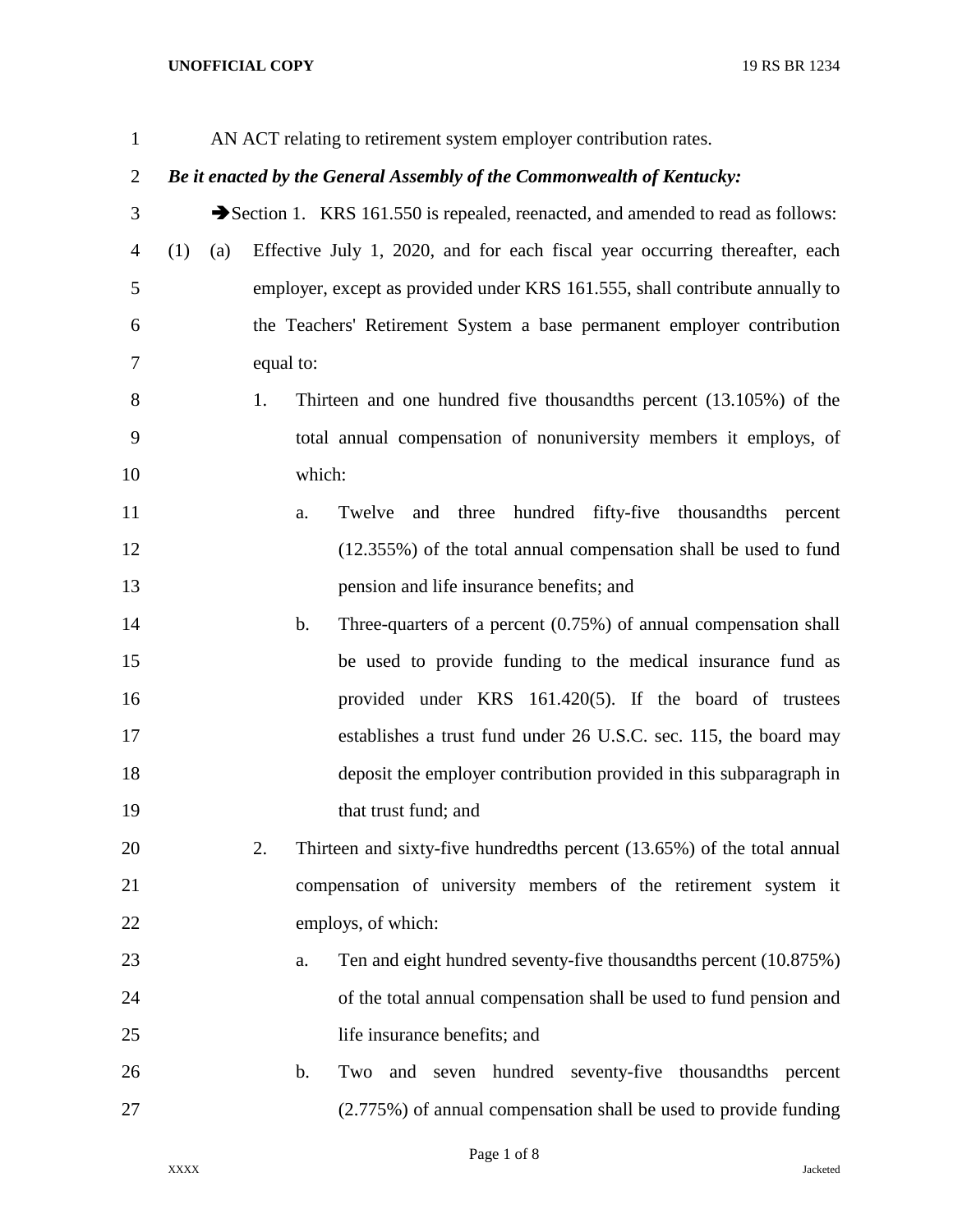| $\mathbf{1}$   |     | to the medical insurance fund as provided under KRS 161.420(5).                 |
|----------------|-----|---------------------------------------------------------------------------------|
| $\overline{2}$ |     | If the board of trustees establishes a trust fund under 26 U.S.C. sec.          |
| 3              |     | 115, the board may deposit the employer contribution provided in                |
| $\overline{4}$ |     | this subparagraph in that trust fund.                                           |
| 5              | (b) | Effective July 1, 2020, and for each year thereafter, each employer shall pay   |
| 6              |     | the additional contributions needed to fund the Teachers' Retirement System     |
| 7              |     | pension fund and life insurance fund on an actuarially sound basis as           |
| 8              |     | determined by the system's actuarial valuation completed in accordance with     |
| 9              |     | KRS 161.400 and as specified by this section. The amount payable under the      |
| 10             |     | provisions of this paragraph shall:                                             |
| 11             |     | Be in addition to the amounts provided under paragraph (a)1.a. and<br>1.        |
| 12             |     | $(a)$ 2.a. of this subsection;                                                  |
| 13             |     | 2.<br>Not include the cost or funding of benefits established by KRS 161.553;   |
| 14             |     | and                                                                             |
| 15             |     | Shall be prorated to each employer based upon the individual employer's<br>3.   |
| 16             |     | average percentage of the total compensation reported by all employers          |
| 17             |     | in the system in fiscal years 2014-2015, 2015-2016, and 2016-2017,              |
| 18             |     | except that the amount shall be paid by state appropriation only for those      |
| 19             |     | employers who cover memberships specified by KRS $161.220(4)(a)$ .              |
| 20             | (c) | The contributions payable under paragraphs $(a)1.a., (a)2.a., and (b)$ of this  |
| 21             |     | subsection by employers and the state shall be equal to the sum of the "normal" |
| 22             |     | cost" contribution and the "actuarially accrued liability contribution," except |
| 23             |     | that the minimum contribution to fund pension and life insurance benefits       |
| 24             |     | shall not be less than the combined employer contribution to fund pension and   |
| 25             |     | life insurance benefits specified by paragraph (a) of this subsection and       |
| 26             |     | subsection $(3)$ of this section.                                               |
|                |     |                                                                                 |

(d) For purposes of this subsection, the normal cost contribution shall be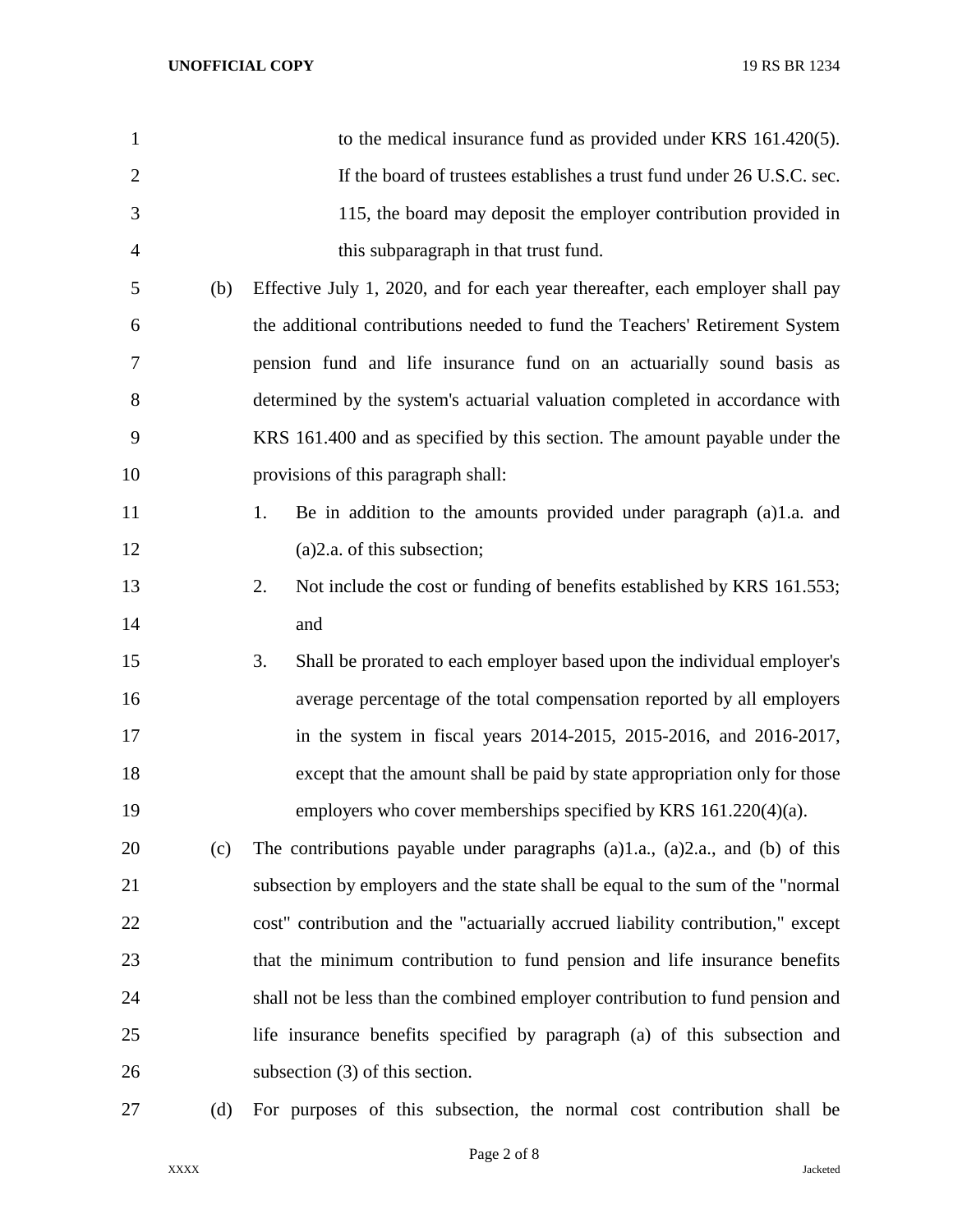| $\mathbf{1}$   |     | computed as a percentage of payroll and shall be an annual amount that is            |
|----------------|-----|--------------------------------------------------------------------------------------|
| $\overline{2}$ |     | sufficient when combined with employee contributions to fund pension and             |
| 3              |     | life insurance benefits earned during the year, including costs for members          |
| $\overline{4}$ |     | participating in the hybrid cash balance plan.                                       |
| 5              | (e) | For purposes of this subsection, the actuarially accrued liability contribution      |
| 6              |     | shall be an annual amount that is sufficient to amortize the total unfunded          |
| 7              |     | actuarially accrued liability over a closed period of thirty (30) years using:       |
| 8              |     | 1.<br>The level percentage of payroll amortization method in the 2019-12018-         |
| 9              |     | actuarial valuation with a payroll growth assumption of <i>three percent</i>         |
| 10             |     | $(3\%)$ [two and six hundred twenty-five thous and the percent $(2.625\%)$ ];        |
| 11             |     | 2.<br>The level percentage of payroll amortization method in the $2020\{2019\}$      |
| 12             |     | actuarial valuation with a payroll growth assumption of two and one-                 |
| 13             |     | <i>half percent</i> $(2.5\%)$ [one and seventy-five hundredths percent $(1.75\%)$ ]; |
| 14             |     | The level percentage of payroll amortization method in the $2021[2020]$<br>3.        |
| 15             |     | actuarial valuation with a payroll growth assumption of two percent                  |
| 16             |     | $(2\%)$ [eight hundred seventy-five thousand ths percent $(0.875\%)$ ]; [and]        |
| 17             |     | The level percentage of payroll amortization method in the 2022<br>4.                |
| 18             |     | actuarial valuation with a payroll growth assumption of one and one-                 |
| 19             |     | half percent $(1.5\%);$                                                              |
| 20             |     | The level percentage of payroll amortization method in the 2023<br>5.                |
| 21             |     | actuarial valuation with a payroll growth assumption of one percent                  |
| 22             |     | $(1.0\%);$                                                                           |
| 23             |     | The level percentage of payroll amortization method in the 2024<br>6.                |
| 24             |     | actuarial valuation with a payroll growth assumption of one-half                     |
| 25             |     | percent $(0.5\%)$ ; and                                                              |
| 26             |     | The level dollar amortization method in the 2025[2021] actuarial<br>7.               |
| 27             |     | valuation and for each valuation occurring thereafter.                               |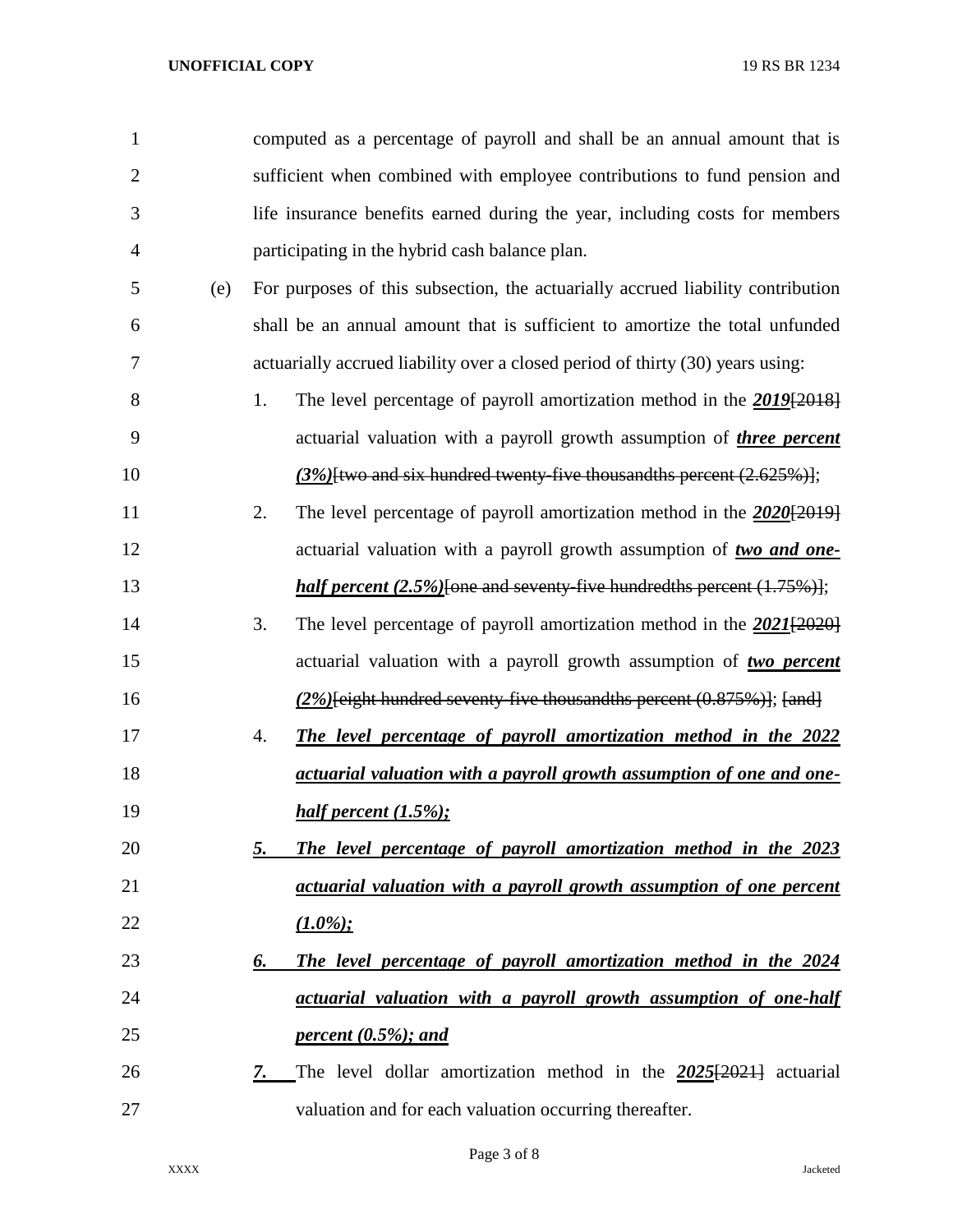| $\mathbf{1}$   |     |     |    | [The amortization period shall be reset to a new thirty (30) year closed period          |
|----------------|-----|-----|----|------------------------------------------------------------------------------------------|
| $\overline{2}$ |     |     |    | beginning with the 2018 actuarial valuation.                                             |
| 3              |     | (f) |    | Effective with the 2018 actuarial valuation, which determines the employer               |
| 4              |     |     |    | rates payable on or after July 1, 2020, the employer contributions computed              |
| 5              |     |     |    | under this section shall be determined using:                                            |
| 6              |     |     | 1. | The entry age normal cost funding method;                                                |
| 7              |     |     | 2. | An asset smoothing method that smooths gains and losses over a five (5)                  |
| 8              |     |     |    | year period; and                                                                         |
| 9              |     |     | 3. | Other funding methods and assumptions established by the board in                        |
| 10             |     |     |    | accordance with KRS 161.400.                                                             |
| 11             | (2) |     |    | In addition to the required contributions in subsection $(1)$ of this section, the state |
| 12             |     |     |    | shall contribute annually to the Kentucky Teachers' Retirement System a percentage       |
| 13             |     |     |    | of the total salaries of the state-funded and federally funded members it employs to     |
| 14             |     |     |    | pay the cost of health insurance coverage for retirees who are not eligible for          |
| 15             |     |     |    | Medicare and who retire on or after July 1, 2010, less the amounts that are              |
| 16             |     |     |    | otherwise required to be paid by the retirees under KRS 161.675. The Kentucky            |
| 17             |     |     |    | Teachers' Retirement System may also request an additional amount necessary to           |
| 18             |     |     |    | ensure payment of medical insurance costs through fiscal year 2015-2016 which            |
| 19             |     |     |    | shall not be subject to the limitations of paragraph (c) of this subsection. The board   |
| 20             |     |     |    | shall deposit funds in the medical insurance fund unless the board of trustees has       |
| 21             |     |     |    | established a trust fund under 26 U.S.C. sec. 115 for this purpose. In this case, the    |
| 22             |     |     |    | board may deposit the employer contribution in that trust fund. This contribution        |
| 23             |     |     |    | shall be known as the state medical insurance fund stabilization contribution. The       |
| 24             |     |     |    | percentage to be contributed by the state under this subsection:                         |
| 25             |     | (a) |    | Shall be determined by the retirement system's actuary for each biennial                 |
| 26             |     |     |    | budget period;                                                                           |
|                |     |     |    |                                                                                          |

(b) May be suspended or adjusted by the General Assembly if in its judgment the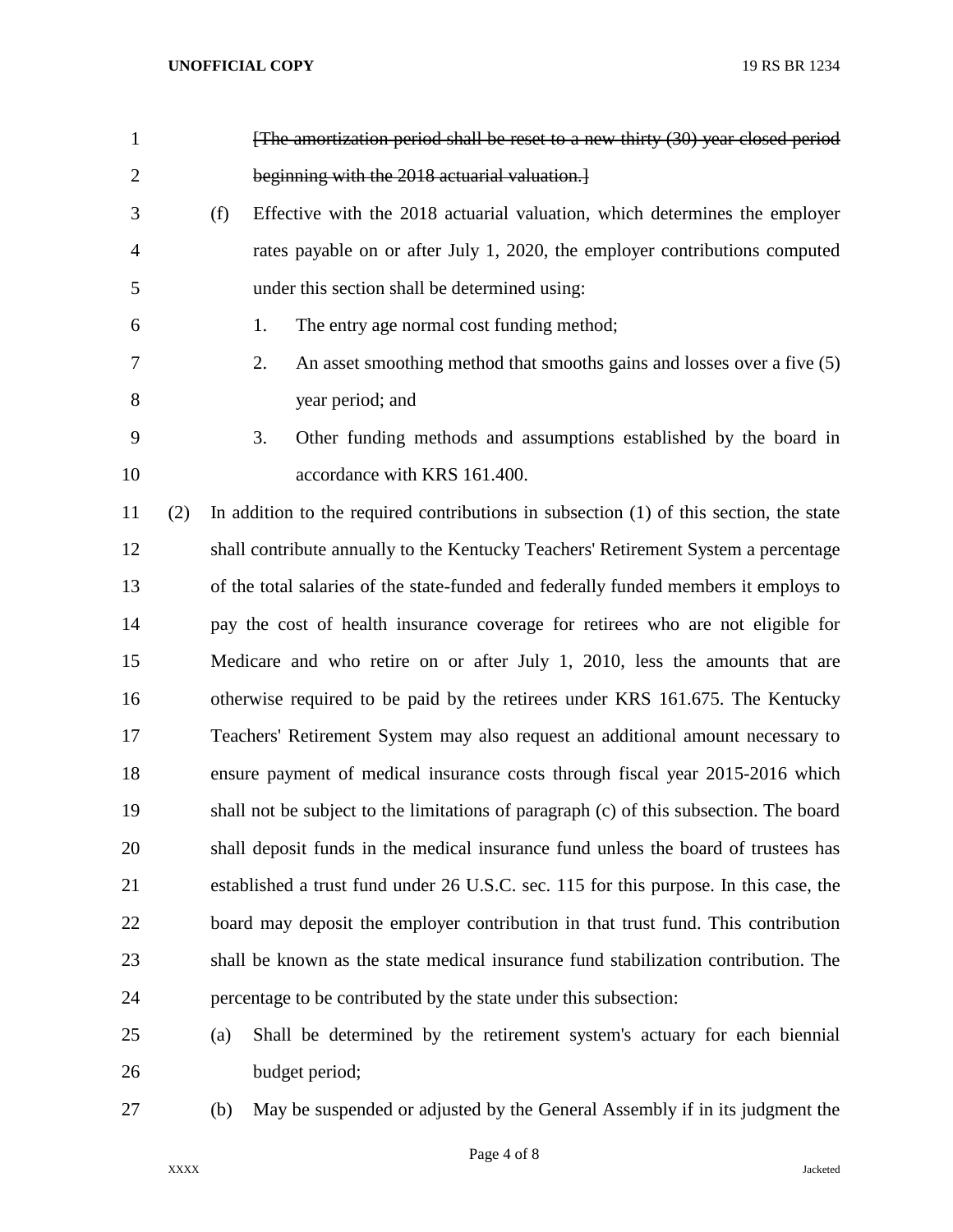| $\mathbf{1}$   |     |                                                                                 | welfare of the Commonwealth so demands; and                                                |  |
|----------------|-----|---------------------------------------------------------------------------------|--------------------------------------------------------------------------------------------|--|
| $\overline{2}$ |     | (c)                                                                             | Shall not exceed the lesser of the actual benefit cost for retirees not eligible for       |  |
| 3              |     |                                                                                 | Medicare who retire on or after July 1, 2010, or the amount contributed by                 |  |
| $\overline{4}$ |     |                                                                                 | employers under subsection (3) of this section.                                            |  |
| 5              | (3) |                                                                                 | Effective $\frac{July[January]}{1, 2019, all employers who employ nonuniversity members$   |  |
| 6              |     |                                                                                 | shall make a contribution for each payroll on behalf of their active employees who         |  |
| 7              |     |                                                                                 | participate in the Teachers' Retirement System in an amount equal to:                      |  |
| 8              |     | (a)                                                                             | Three percent $(3%)$ of payroll of those active employees. The contribution                |  |
| 9              |     |                                                                                 | specified by this paragraph that is paid on or after January 1, 2019, shall be             |  |
| 10             |     |                                                                                 | used to fund retiree health benefits; and                                                  |  |
| 11             |     | (b)                                                                             | Two percent (2%) of payroll for those members who participate in the hybrid                |  |
| 12             |     |                                                                                 | cash balance plan as provided by KRS 161.235. The amount of funding                        |  |
| 13             |     |                                                                                 | provided by this paragraph shall be used to offset any additional costs paid               |  |
| 14             |     |                                                                                 | under subsection $(1)(b)$ of this section.                                                 |  |
| 15             | (4) |                                                                                 | In the event an annual appropriation for the amounts specified by subsection               |  |
| 16             |     |                                                                                 | $(1)(a)1$ . of this section is less than the amount of these requirements, the state shall |  |
| 17             |     |                                                                                 | make up the deficit in the next biennium budget appropriation to the retirement            |  |
| 18             |     | system. Employer contributions to the retirement system are for the exclusive   |                                                                                            |  |
| 19             |     | purpose of providing benefits to members and annuitants and these contributions |                                                                                            |  |
| 20             |     |                                                                                 | shall be considered deferred compensation to the members.                                  |  |
| 21             |     |                                                                                 | Section 2. KRS 161.400 is repealed and reenacted to read as follows:                       |  |
| 22             | (1) | (a)                                                                             | The board of trustees shall designate as actuary a competent person who shall              |  |
| 23             |     |                                                                                 | be a fellow of the Conference of Consulting Actuaries or a member of the                   |  |
| 24             |     |                                                                                 | American Academy of Actuaries. He shall be the technical adviser of the                    |  |
| 25             |     |                                                                                 | board on matters regarding the operation of the funds of the system and shall              |  |
| 26             |     |                                                                                 | perform such other duties as are required in connection therewith.                         |  |
| 27             |     | (b)                                                                             | At least once in each five (5) year period, the actuary shall make an actuarial            |  |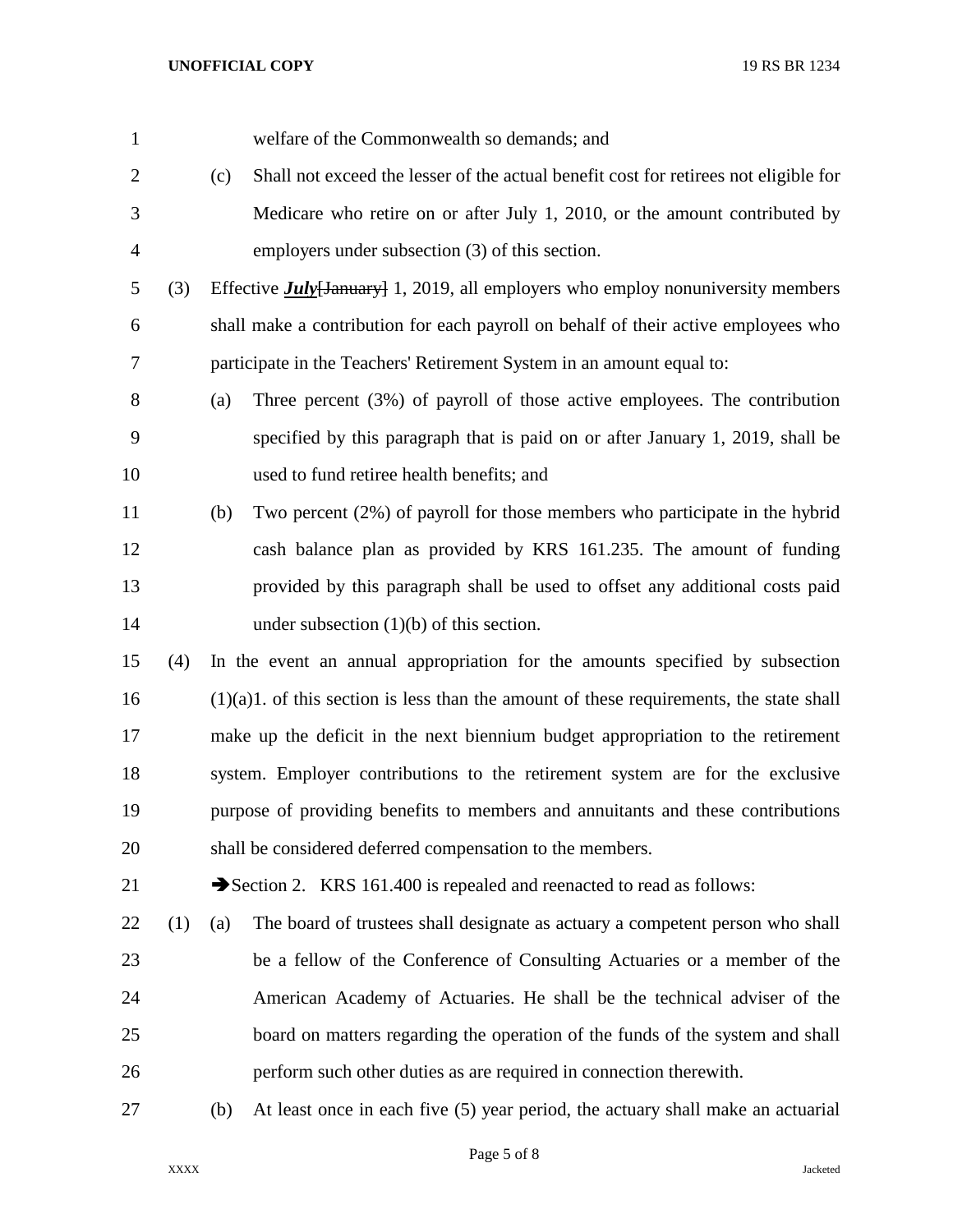## **UNOFFICIAL COPY** 19 RS BR 1234

| $\mathbf{1}$   | investigation into the actuarial assumptions and funding methods used,           |
|----------------|----------------------------------------------------------------------------------|
| $\overline{2}$ | including but not limited to mortality, investment rate of return, and service   |
| 3              | and compensation of the members and beneficiaries of the retirement system,      |
| $\overline{4}$ | relative to the actuarial assumptions and funding methods previously adopted     |
| 5              | by the board. The actuarial investigation shall include at a minimum a           |
| 6              | summary of the changes in actuarial assumptions and funding methods              |
| 7              | recommended in the investigation and the projected impact of the                 |
| 8              | recommended changes on funding levels, unfunded liabilities, and actuarially     |
| 9              | recommended contribution rates for employers over a twenty (20) year period.     |
| 10<br>(c)      | At least annually the actuary shall make an actuarial valuation of the           |
| 11             | retirement system. The valuation shall include:                                  |
| 12             | A description of the actuarial assumptions used, and the assumptions<br>1.       |
| 13             | shall be reasonably related to the experience of the system and represent        |
| 14             | the actuary's best estimate of anticipated experience;                           |
| 15             | 2.<br>A description of any funding methods utilized or required by state law in  |
| 16             | the development of the actuarial valuation results;                              |
| 17             | 3.<br>A description of any changes in actuarial assumptions and methods from     |
| 18             | the previous year's actuarial valuation;                                         |
| 19             | The actuarially recommended contribution rate for employers for the<br>4.        |
| 20             | upcoming budget periods;                                                         |
| 21             | 5.<br>A twenty (20) year projection of the funding levels, unfunded liabilities, |
| 22             | and actuarially recommended contribution rates for employers based               |
| 23             | upon the actuarial assumptions, funding methods, and experience of the           |
| 24             | system as of the valuation date; and                                             |
| 25             | A sensitivity analysis that evaluates the impact of changes in system<br>6.      |
| 26             | assumptions, including but not limited to the investment return                  |
| 27             | assumption, payroll growth assumption, and medical inflation rates, on           |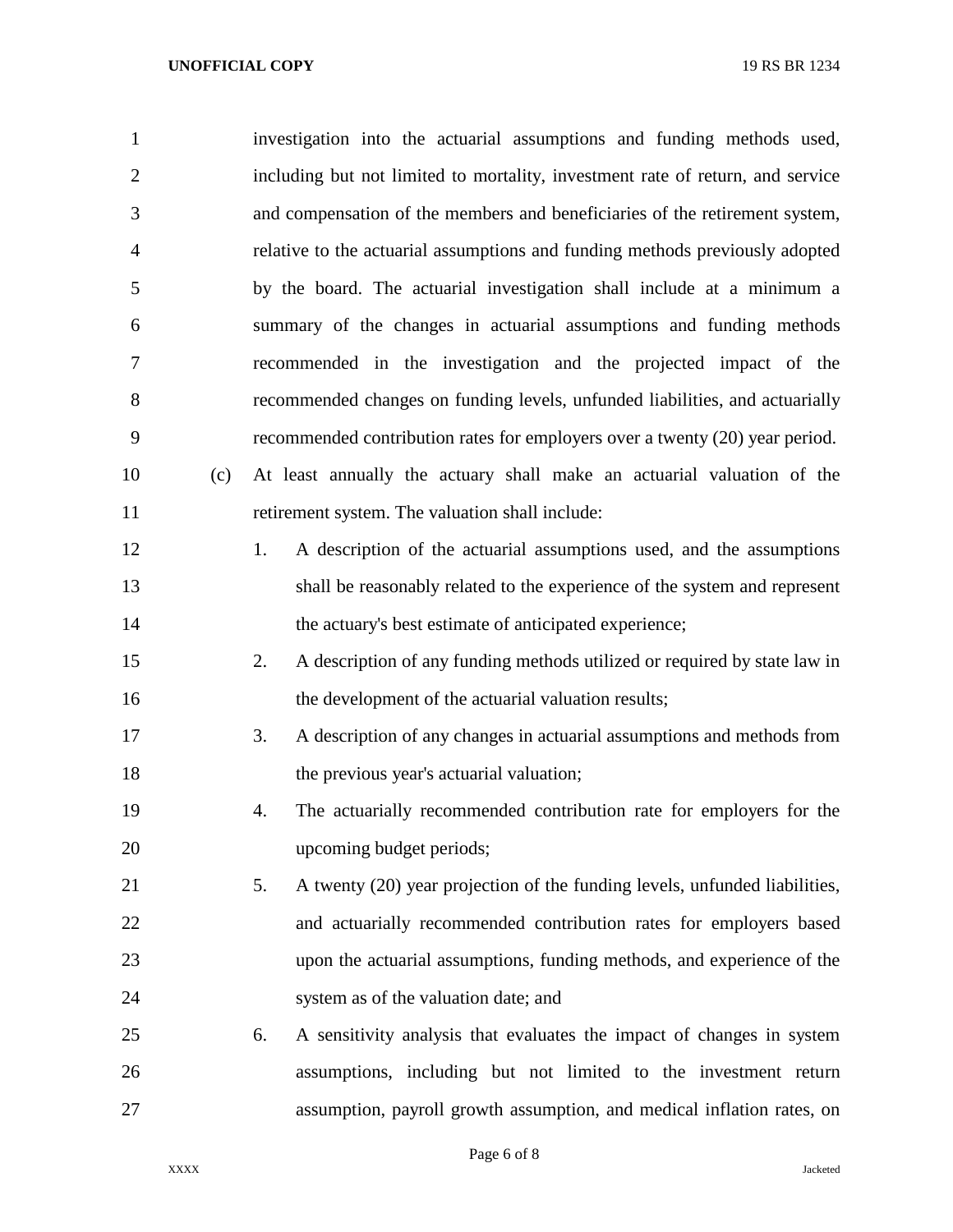employer contribution rates, funding levels, and unfunded liabilities. (d) On the basis of the results of the valuations, the board of trustees shall make necessary changes in the retirement system within the provisions of law and shall establish the contributions payable by employers and the state specified in KRS 161.550. (e) For any change in actuarial assumptions, funding methods, retiree health insurance premiums and subsidies, or any other decisions made by the board that impact system liabilities and actuarially recommended contribution rates for employers and that are not made in conjunction with the actuarial investigation required by paragraph (b) of this subsection, an actuarial analysis shall be completed showing the projected impact of the changes on funding levels, unfunded liabilities, and actuarially recommended contribution rates for employers over a twenty (20) year period.

 (2) Actuarial factors and actuarial cost factor tables in use by the retirement system for all purposes shall be determined by the actuary of the retirement system and approved by the board of trustees by resolution and implemented without the necessity of an administrative regulation.

 (3) A copy of each five (5) year actuarial investigation, actuarial analysis, and valuation required by subsection (1) of this section shall be forwarded electronically to the Legislative Research Commission no later than ten (10) days after receipt by the board, and the Legislative Research Commission shall distribute the information received to the committee staff and co-chairs of any committee that has jurisdiction over the Kentucky Teachers' Retirement System. The actuarial valuation required by 24 subsection (1)(c) of this section shall be submitted no later than November 15 following the close of the fiscal year.

26 SECTION 3. A NEW SECTION OF KRS 78.510 TO 78.852 IS CREATED TO READ AS FOLLOWS: